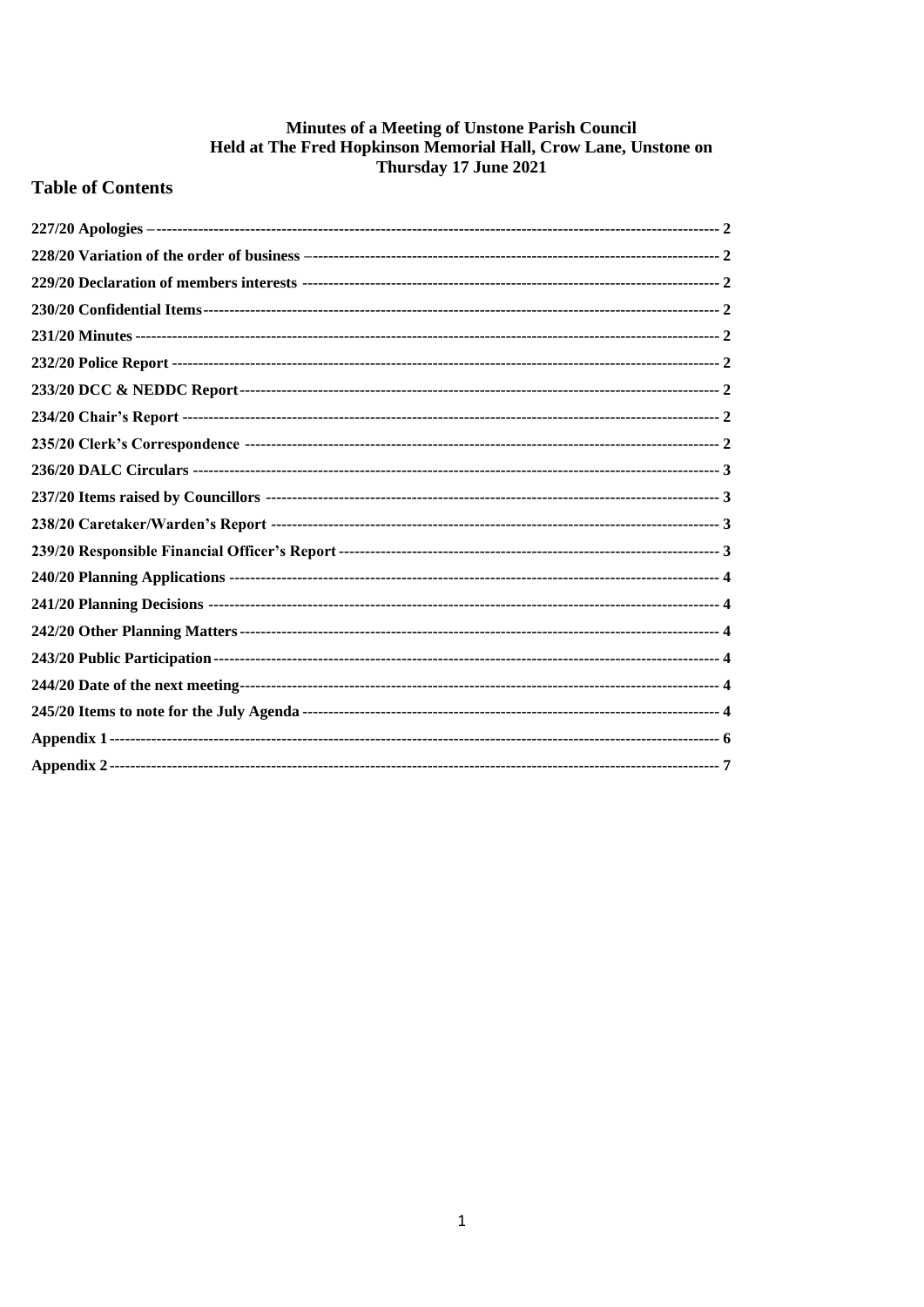# **Minutes of a Meeting of Unstone Parish Council Held at The Fred Hopkinson Memorial Hall, Crow Lane, Unstone on Thursday 17 June 2021**

**Present:** Cllr Hopkinson (in the Chair) Cllr A Dale, R Davison, J Hill, A Land, M Lilleyman, K Perkins T Rogers and R Smith

**In Attendance:** E Smith (Relief Clerk/RFO), M Brown (Caretaker/Warden) and 4 members of the Public

<span id="page-1-0"></span>**227/20 Apologies –** Cllr V Tebbs

<span id="page-1-1"></span>**228/20 Variation of the order of business –** No Changes agenda

<span id="page-1-2"></span>**229/20 Declaration of members interests** - Cllr Dale item 10(b) Member of Dronfield Town Council

<span id="page-1-3"></span>**230/20 Confidential Items** – No confidential items

<span id="page-1-4"></span>**231/20 Minutes** of the UPC meeting on Thursday 20 May 2021 **RESOLVED** Approved

# <span id="page-1-5"></span>**232/20 Police Report**

PCSO Flowers sent a report detailing the following crimes which were reported in the Parish in May: Criminal Damage x 1 and Theft x 1. **RESOLVED** to note

# <span id="page-1-6"></span>**233/20 DCC & NEDDC Report - Cllr Dale reported:**

- 1. Cllr Dale had received complaints regarding a Hawthorne hedge on Crow Lane. Derbyshire County Council wrote to the land owner but this has not been done to date. There is a wall supporting the hedge that looks unstable.
- 2. Fleur De Lys planning committee meeting had been cancelled this should be rescheduled for the end of June/July.
- 3. Peak Resort a meeting had been scheduled for early July.
- 4. South Yorkshire Housing Association no application has been submitted as yet for this site.
- 5. Bypass rumours that it was due to be resurfaced these are not true. **RESOLVED** to note

# <span id="page-1-7"></span>**234/20 Chair's Report - The Chair reported:**

The Chair had nothing to report. **RESOLVED** to note

#### <span id="page-1-8"></span>**235/20 Clerk's Correspondence**

- 1. Advertisement signs on the grass verge adjacent to Apperknowle Cricket Club. The signs have not been removed as promised. **RESOLVED** Clerk to speak to Cricket Club again regarding this matter. Cllr Dale to chase the matter up with Derbyshire County Council.
- 2. Road Works 4-6 August, Summerley Lower Road, Apperknowle for Openreach. **RESOLVED** to note
- 3. Road Closure 3 August, Town End, Apperknowle for Openreach **RESOLVED** to note
- 4. Cllr Land and Smith attended Unstone Junior School on 26 March 2021 regarding the Community Speed Watch.

**RESOLVED** to note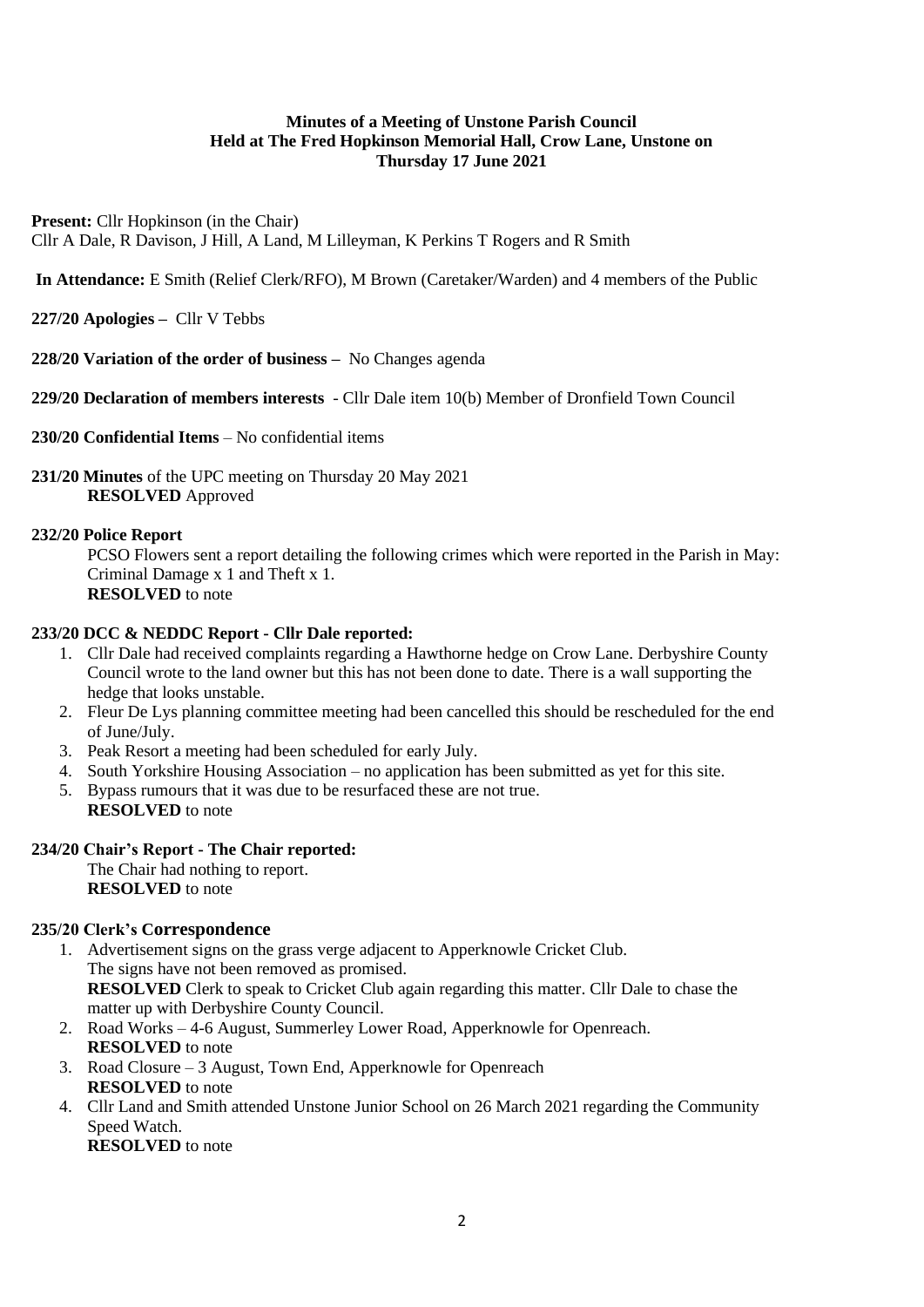# <span id="page-2-0"></span>**236/20 DALC Circulars**

DALC June newsletter had been circulated, copies were available from the Clerk. **RESOLVED** to note

# <span id="page-2-1"></span>**237/20 Items raised by Councillors**

- 1. Parking near the Devonshire Public House in Middle Handley Residents are not using their driveways and causing parking issues. **RESOLVED** Cllr Dale will discuss this matter with Derbyshire County Council regarding the possibility of double yellow lines.
- 2. Dronfield Town Council Burial Committee The Clerk reported that Jim Fieldsend was on annual leave and would have an update for the next Council meeting. **RESOLVED** to note

# <span id="page-2-2"></span>**238/20 Caretaker/Warden's Report**

- 1. Routine checks carried out on all bins, grit bins, dog bins, benches, bus stops etc around parish
- 2. Routine play area inspections and litter picks carried out
- 3. Routine grass cutting, strimming and weed control under way.
- 4. Routine irrigation of summer plants and bedding around the parish
- 5. Re-seeding of the War memorial was completed three weeks ago. Showing signs of some success but it may need more work yet.
- 6. Summer plants planted in UPC two flower beds at Apperknowle and Unstone Green and the wall troughs at the Community Hall.
- 7. Several cases of fly tipping reported to NEDDC,
- 8. Unfortunately the ride on mower had broken down again. The caretaker is hoping to get the mower back this week after being repaired.
- 9. Strimming/ brush cutting work to the Bridal path between Apperknowle and Snowdon Lane will commence some time this month.
- 10. PAT testing is due on the appliances in the Community Hall. Caretaker will book the electrician to conduct the PAT testing.
- 11. The first month of re-opening appears to have gone well at the Community Hall. Not all regular hirers have started back. Two of the regular hirers will not be coming back to the Community Hall but an enquiry has been received regarding a new Children's Group due to start in the next couple of weeks. **RESOLVED** to note

#### <span id="page-2-3"></span>**239/20 Responsible Financial Officer's Report**

- 1. The RFO's payment list for June 2021 totalling £10,655.12 had been circulated to Councillors (Appendix 1)
	- **RESOLVED** approved
- 2. The bank reconciliation up to 31 May 2021 had been circulated to Councillors (Appendix 2) **RESOLVED** approved
- 3. DET Funding Grant Claim RFO reported that the claim for £6,000 had now been received. **RESOLVED** to note
- 4. Police and Crime Commissioner Grant agreement RFO reported that the CCTV will be due to be installed at the end of July. **RESOLVED** to note
- 5. Fire rated roller shutter at the Community Hall. **RESOLVED** Approved the quote at a cost of £2,295.00
- 6. Annual Governance and Accountability Return (AGAR) for 2020/21 RFO had submitted the AGAR to the external auditors PKF Littlejohn and have circulated notices onto the Website and Noticeboards. **RESOLVED** to note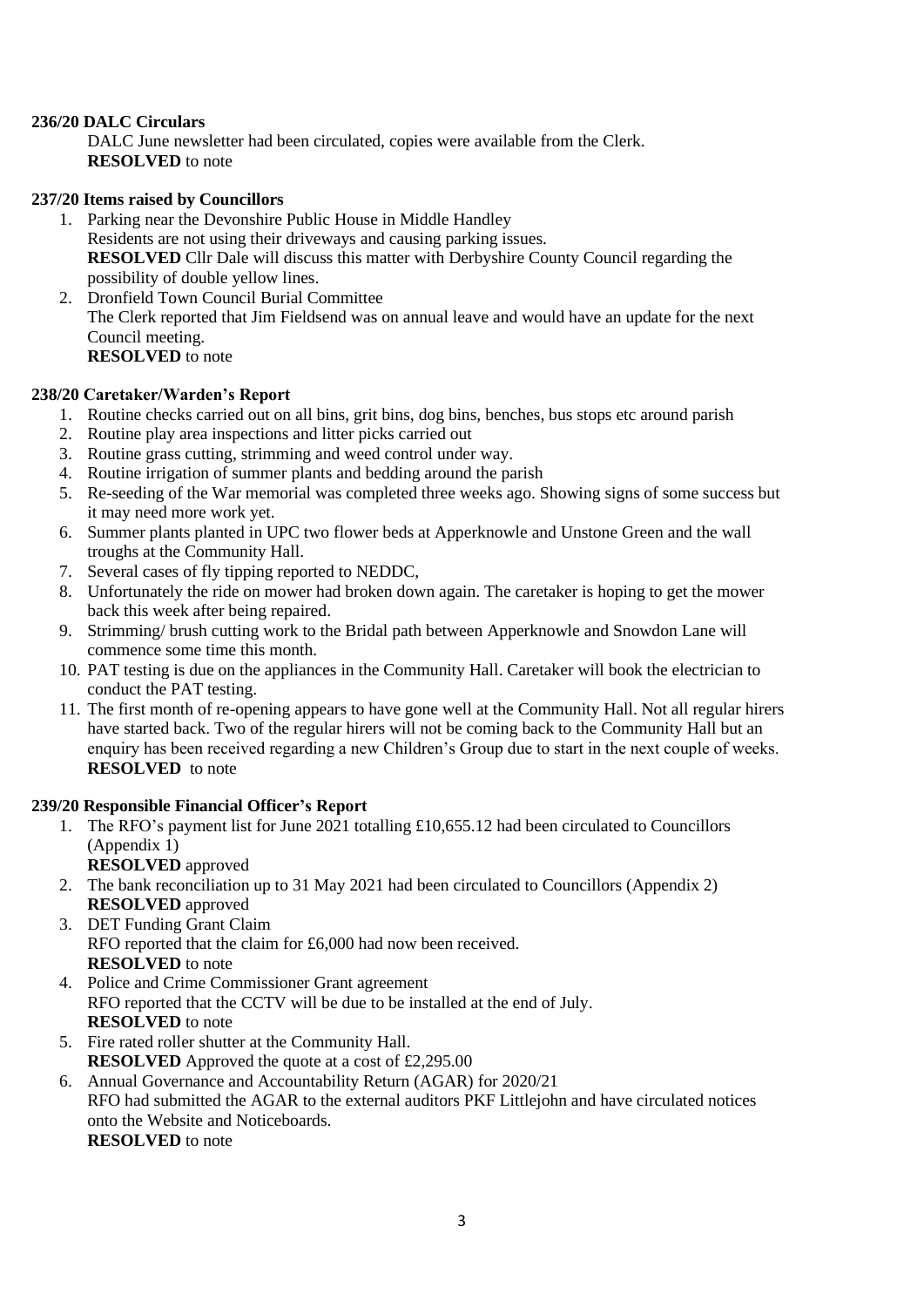#### <span id="page-3-0"></span>**240/20 Planning Applications**

NED/20/01124/FL – Construction of two 3 bed semi-detached affordable houses on the redundant park (Amended Plans) (Amended Title) – Planning Committee meeting regarding this application on 22 June 2021 at 1pm.

Clerk reported that this meeting had been cancelled.

**RESOLVED** to note

NED/21/00596/FLH – New front entrance lobby and creation of link to existing garage and workshop at Hilltop, Hundall.

**RESOLVED** No comments made

NED/21/00529/FLH – Application for a single storey front extension at 24 High Street,

Apperknowle.

**RESOLVED** No comments made

# <span id="page-3-1"></span>**241/20 Planning Decisions**

NED/21/00281/CUPDMB – Application to determine if prior approval is required for proposed change of agricultural buildings to a dwelling at Ramshaw Farm, Windmill Lane, Hundall – **Permitted Development 21 May 2021**

NED/21/00242/FLH – Application to dismantle, reposition, widen and rebuild lychgate with new vehicular access at The Old Church, Westfield Lane, Middle Handley – **Withdrawn 4 June 2021 RESOLVED** to note

# <span id="page-3-2"></span>**242/20 Other Planning Matters**

Clerk circulated a planning consultation from Derbyshire County Council. This is effectively a consultation on how they consult with members of the public. Derbyshire County Council only deals with planning applications to do with Waste and Mineral developments. The closing date for the consultation is 7 July 2021.

**RESOLVED** No comments made

#### <span id="page-3-3"></span>**243/20 Public Participation**

A member of the public spoke about the traffic issues on Crow Lane, as residents come out of their front doors straight onto the Highway as there are no footpaths in this area. There are speeding motorists using this road.

Cllr Dale suggested Community Speed Watch sessions be introduced in this area near the School. Cllr Dale asked the residents in attendance if they could suggest anything to help the situation what would you like. The residents suggested:

Gates (give way system) so one vehicle stops to let another pass Speed Camera

A member of the public enquired about the situation with the Peak Resort. No further updates about the development are available at the moment.

A member of the public enquired about HS2 – Cllr Dale reported that HS2 was currently on hold.

A member of the public enquired about the Community Events this year. Cllr Hopkinson reported that no trips would be held this year due to the restrictions imposed by Local Government. The Christmas Party will be discussed on the September agenda.

# <span id="page-3-4"></span>**244/20 Date of the next meeting** was confirmed for Thursday 15 July 2021 at 7.30pm

# <span id="page-3-5"></span>**245/20 Items to note for the July Agenda**

Cllr Hall gave the Clerk information regarding remembrance figures which will be included on the next agenda for discussion.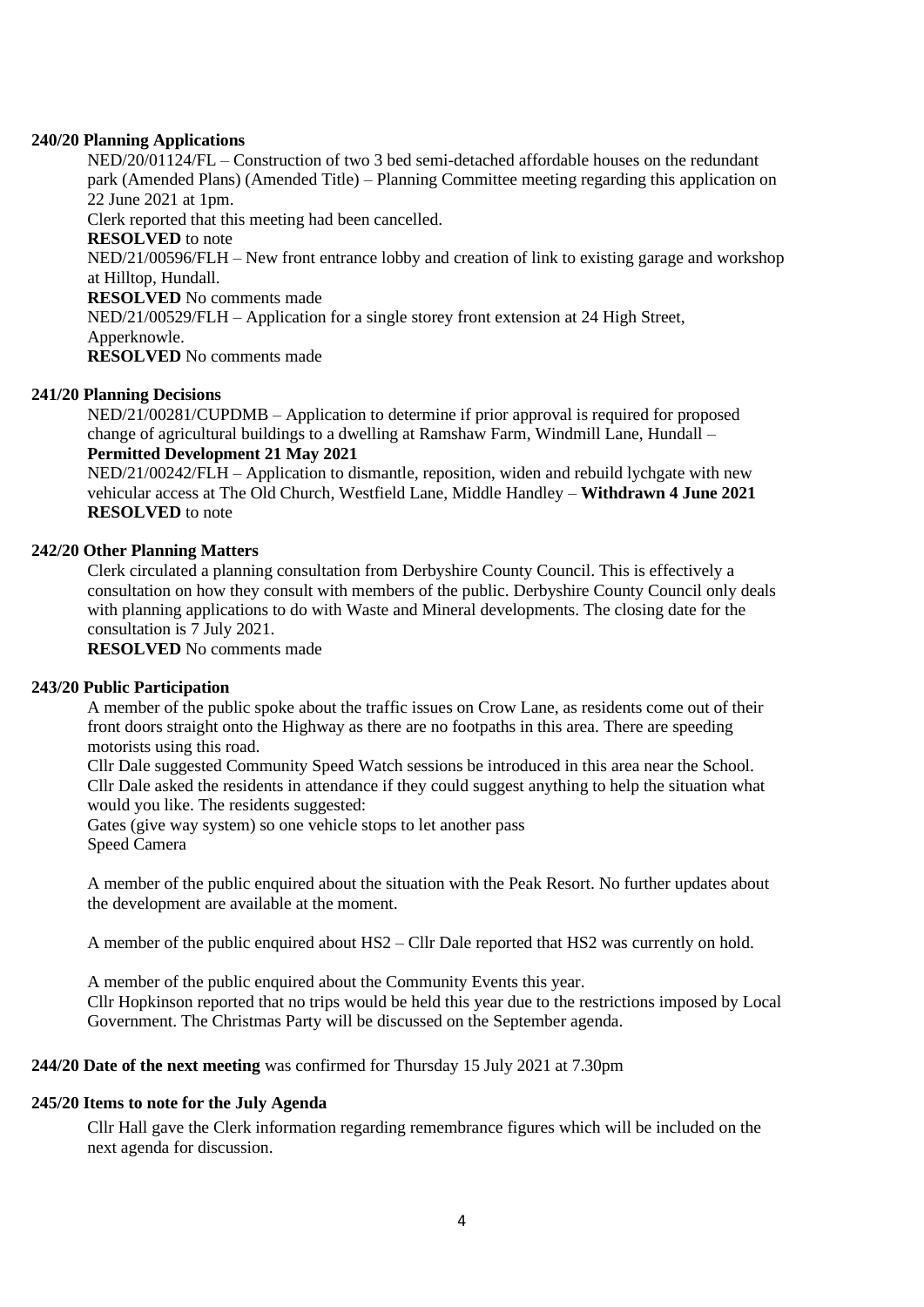The meeting closed at 8.08 pm

|--|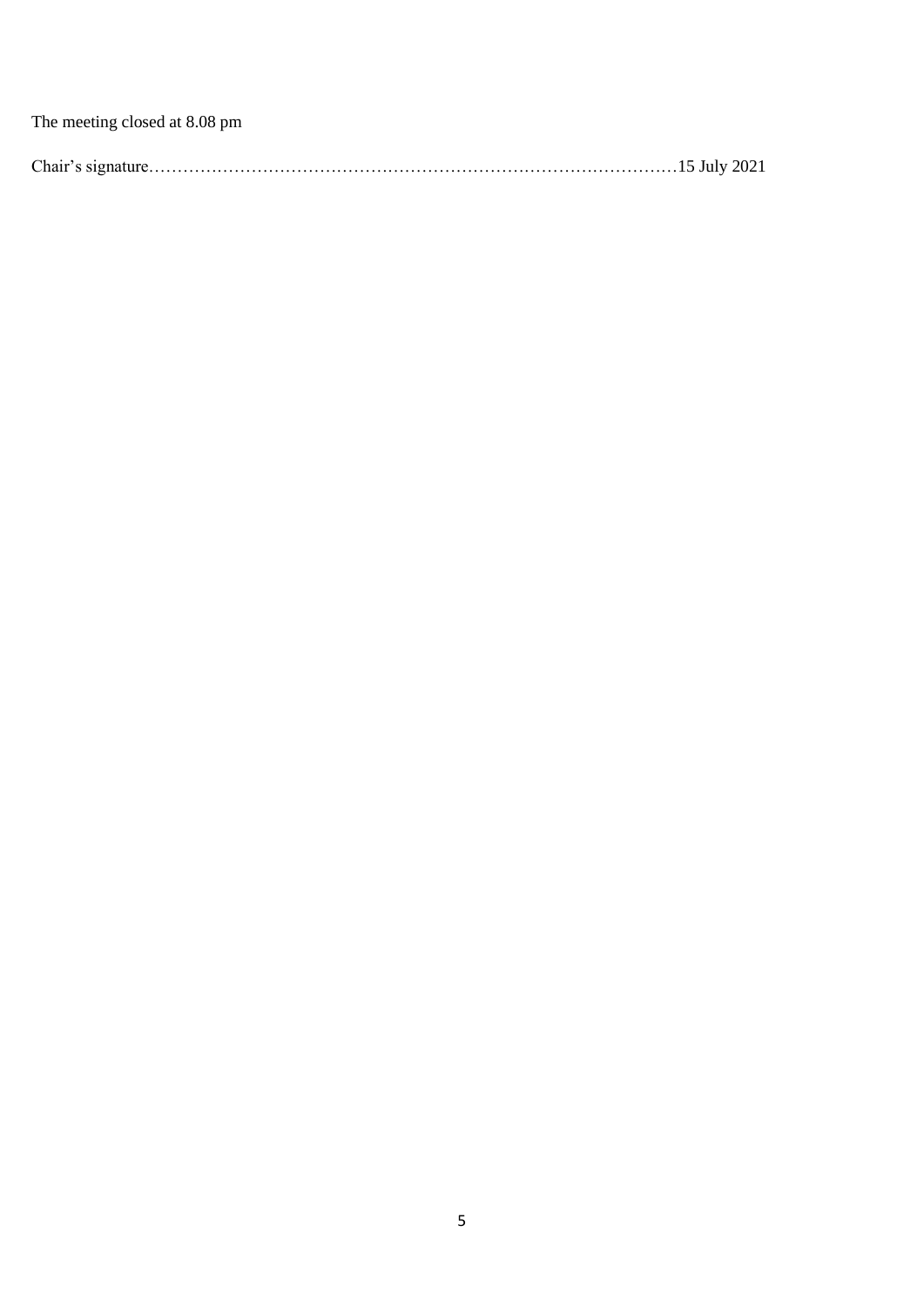# **Appendix 1**

<span id="page-5-0"></span>

| <u>June</u> | <b>Cheque Requests</b>        |                                                 |               |           |              |
|-------------|-------------------------------|-------------------------------------------------|---------------|-----------|--------------|
|             | <b>Payee</b>                  | <b>Details</b>                                  | <b>Amount</b> | Vat Rec   | <b>Total</b> |
| D/D         | Leasys                        | Van HP Charge 21/SAT/00062759                   | £265.89       | £53.17    | £319.06      |
| D/D         | <b>NEDDC</b>                  | <b>Trade Waste Collections</b>                  | £38.09        | £0.00     | £38.09       |
| D/D         | <b>Nest</b>                   | <b>Pension Contributions June 2021</b>          | £93.01        | £0.00     | £93.01       |
| D/D         | <b>British Gas</b>            | Gas Invoice (08/04 to 06/05/21)                 | 78.72         | £3.93     | £82.65       |
| S/O         | <b>Wish Computers</b>         | Web site management                             | £23.00        | £0.00     | £23.00       |
| D/D         | <b>Unity Trust</b>            | <b>Diesel and Plants</b>                        | £180.60       | £43.25    | £223.85      |
| D/D         | Waterplus                     | 07/01/2021 to 01/04/2021 Water Bill             | £25.65        | £0.00     | £25.65       |
| D/D         | Waterplus                     | <b>Refund - Water Bill</b>                      | $-E20.36$     | £0.00     | $-E20.36$    |
| D/D         | <b>British Gas</b>            | Electric Invoice (29/03 to 28/04/2021)          | £31.13        | £1.55     | £32.68       |
| D/D         | <b>British Gas</b>            | Electric Invoice (29/04 to 30/04/2021)          | £8.14         | £0.40     | £8.54        |
| <b>BACS</b> | <b>Broadfield Mowers</b>      | <b>Hearing Protectors with Visor</b>            | £35.83        | £7.17     | £43.00       |
| <b>BACS</b> | <b>Abbey Auto Electrical</b>  | <b>Trace and Repair Electrical Fault</b>        | £235.00       | £0.00     | £235.00      |
| <b>BACS</b> | <b>Broadfield Mowers</b>      | <b>Repair to Mower</b>                          | £101.82       | £20.36    | £122.18      |
| <b>BACS</b> | <b>Ace Sporting Equipment</b> | Polo, Hi-Viz & Fleece                           | £99.60        | £19.92    | £119.52      |
| <b>BACS</b> | The Enclosure Company         | Green Lockable Cabinet - Whitt Lane Park        | £525.00       | £105.00   | £630.00      |
| <b>BACS</b> | <b>Western Power</b>          | <b>Electricity Connection - Whitt Lane Park</b> | £3,630.14     | £726.03   | £4,356.17    |
| <b>BACS</b> | <b>ASAP Digital Ltd</b>       | Signs for play areas - NO DOGS                  | £60.00        | £12.00    | £72.00       |
| <b>BACS</b> | Sorted 4 Safety               | Boots Mercury Scuff cap                         | £45.99        | £9.20     | £55.19       |
| <b>BACS</b> | <b>E&amp;D Steel Ltd</b>      | Screws, Washers, Varnish, Brushes etc.          | £61.30        | £12.22    | £73.52       |
| <b>BACS</b> | Eden Washrooms                | <b>Paper Towels</b>                             | £39.98        | £8.00     | £47.98       |
| <b>BACS</b> | Miscellaneous                 | Payroll June 2021                               | £3,152.83     | £0.00     | £3,152.83    |
| <b>BACS</b> | <b>HMRC</b>                   | Payroll June 2021                               | £727.06       | £0.00     | £727.06      |
| <b>BACS</b> | <b>E&amp;D Steel Ltd</b>      | Ronseal, Paint Kettle, Hammarite etc            | £47.39        | £9.47     | £56.86       |
| <b>BACS</b> | Viking                        | <b>Stationery</b>                               | £114.70       | £22.94    | £137.64      |
|             |                               | <b>June 2021 Payments Total</b>                 | £9,600.51     | £1,054.61 | £10,655.12   |